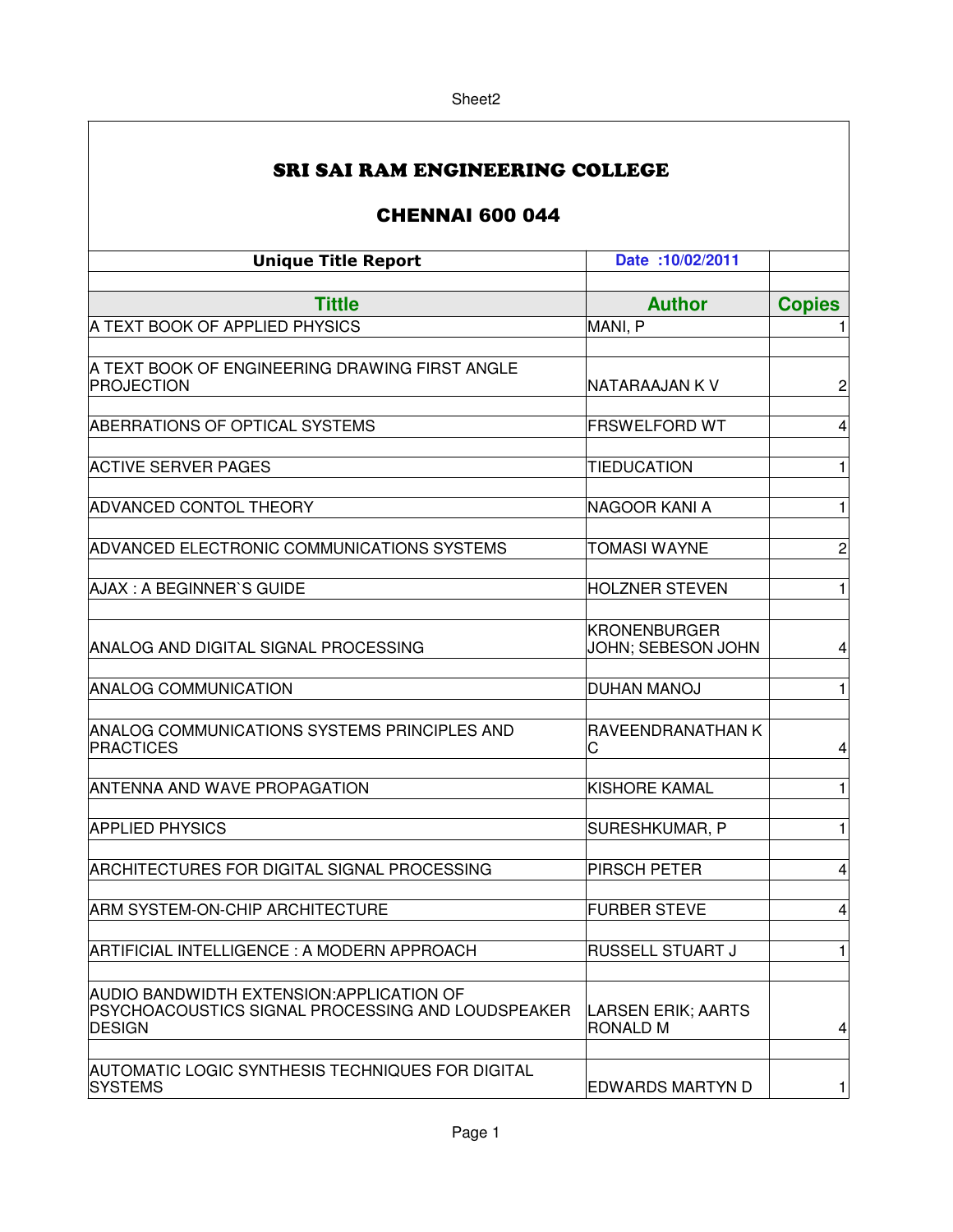| <b>AUTOMOTIVE MECHANICS</b>                                                      | <b>SRINIVASAN S</b>                            | 1              |
|----------------------------------------------------------------------------------|------------------------------------------------|----------------|
| <b>BASIC CIRCUIT THEORY AND NETWORK ANALYSIS</b>                                 | <b>GERA HARISH</b>                             | 3              |
| <b>BASIC CIVIL ENGINEERING</b>                                                   | NATARAAJAN K V                                 | $\overline{c}$ |
|                                                                                  |                                                |                |
| BASIC ELECTRONICS:INCLUDES SOLVED PROBLEMS & MCQS                                | NAIR B SOMANATHAN;<br><b>DEEPA SR</b>          | 1              |
| BIOMEDICAL SIGNAL ANALYSIS: A CASE STUDY APPROACH                                | RANGAYYAN M<br>RANGARAJ                        | 4              |
| <b>BUSINESS COMMUNICATION</b>                                                    | <b>BORGE NISHIKANT</b>                         | 1              |
| $ C_{++}$ HAND BOOK                                                              | <b>SSI PRESS</b>                               | 1              |
|                                                                                  |                                                |                |
| $C_{++}$ PRIMER                                                                  | LIPPMAN, STANLEY B                             | 1              |
| <b>CARRIER GRADE VOICE OVER IP</b>                                               | <b>COLLINS DANIEL</b>                          | 4              |
| CHANNEL CODING IN COMMUNICATION NETWORKS : FROM<br>THEORY TO TURBOCODES          | <b>GLAVIEUX ALAIN</b>                          | 3              |
| <b>CIRCUITS AND APPLICATIONS USING SILICON</b><br><b>HETEROSTRUCTURE DEVICES</b> | <b>CRESSLER JOHN D</b>                         | 1              |
| CMOS : MIXED - SIGNAL CIRCUIT DESIGN                                             | <b>BAKER JACOB R</b>                           | 1              |
| COMMUNICATION ENGINEERING                                                        | <b>SRINIVASAN KS</b>                           | 1              |
|                                                                                  |                                                |                |
| COMMUNICATION PATTERNS OF ENGINEERS                                              | <b>TENOPIR CAROL; KING</b><br><b>DONALD W</b>  | 4              |
|                                                                                  | AHO ALFRED V; SETHI,                           |                |
| COMPLIERS : Principles Techniques and Tools                                      | RAVI.                                          | 1              |
| COMPUTER AIDED LOGICAL DESIGN : WITH EMPHASIS ON VLSI                            | <b>HILL FREDRICK J</b>                         | 4              |
| COMPUTER ALGORITHMS : INTRODUCTION TO DESIGN AND<br><b>ANALYSIS</b>              | <b>BAASE, SARA</b>                             | $\overline{c}$ |
| COMPUTER ARCHITECTURE AND ORGANISATION                                           | HAYES, JOHN P                                  | 1              |
|                                                                                  |                                                |                |
| <b>COMPUTER GRAPHICS</b>                                                         | <b>HEARN DONALD;</b><br><b>BAKER PAULINE M</b> | 1              |
| <b>COMPUTER NETWORK</b>                                                          | TANENBAUM ANDREW<br>S                          | 1              |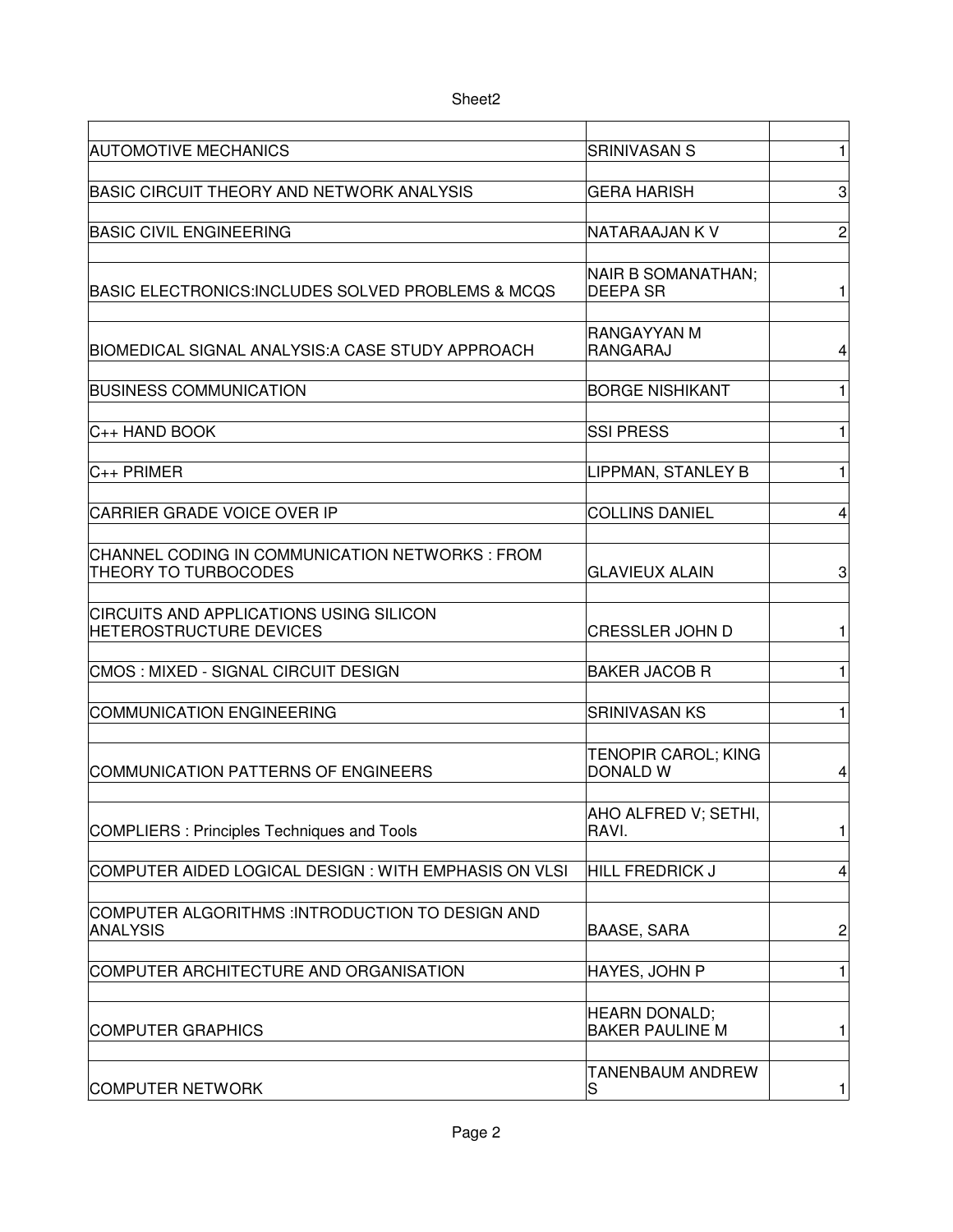| CONTEMPRORARY LINEAR SYSTEMS USING MATLAB                                                               | STRUM ROBERT D;<br><b>KIRK DONALD E</b>              | 4              |
|---------------------------------------------------------------------------------------------------------|------------------------------------------------------|----------------|
| CORE SERVLETS AND JAVA SERVER PAGES: ADVANCED<br>TECHNOLOGIES                                           | <b>HALL MARTY; BROWN</b><br>LARRY; CHAIKIN<br>YAAKOV | 1              |
| DATA & COMPUTER COMMUNICATION                                                                           | <b>STALLINGS WILLIAM</b>                             | $\mathbf{1}$   |
| DATA COOMUNICATIONS AND COMPUTER NETWORKS                                                               | <b>SINGH BRIJENDRA</b>                               | 4              |
| DATASTRUCTURE USING C                                                                                   | TATA INFO TECH                                       | 1              |
| DATASTRUCTURES AND ALGORITHMS ANALYSIS IN C                                                             | <b>WEISS MARKALLEN</b>                               | $\overline{c}$ |
| DB2 UNIVERSAL DATABASE V8.1 CERTIFICATION EXAM 700<br>STUDY GUIDE ; DB2 INFORMATION MANAGEMENT SOFTWARE | <b>SANDERS ROGER E</b>                               | 1              |
| DESIGN OF MACHINE ELEMENTS                                                                              | <b>SPOTTS M F; SHOUP</b><br>TE; HORNBERGER LE        | 3              |
| <b>DIGITAL DESIGN</b>                                                                                   | <b>MANO MORRIS M</b>                                 | $\overline{c}$ |
| DIGITAL FREQUENCY SYNTHESIS DEMYSTIFIED : DDS AND<br><b>FRACTIONAL-N PLLS</b>                           | <b>GOLDBERG BAR-GIORA</b>                            | 4              |
| DIGITAL MICROWAVE COMMUNICATION SYSTEMS : WITH<br>SELECTED COPIES IN MOBILE COMMUNICATIONS              | <b>SREEKANTH PV</b>                                  | 1              |
| DIGITAL MICROWAVE COMMUNICATION SYSTEMS : WITH<br>SELECTED TOPICS IN MOBILE COMMUNICATIONS              | <b>SREEKANTH PV</b>                                  | 1              |
| DIGITAL SIGNAL PROCESSING :PRINCIPLES ALGORITHMS AND<br><b>APPLICATIONS</b>                             | PROAKIS JOHN G                                       | 1              |
| DIGITAL SIGNAL PROCESSING AND APPLICATIONS WITH THE<br>TMS320C6713 AND TMS320C6416 DSK                  | <b>CHASSAING RULPH;</b><br><b>REAY DONALD</b>        | 1              |
| DIGITAL SPEECH :CODING FOR LOW BIT RATE COMMUNICATION<br><b>SYSTEMS</b>                                 | Kondoz am                                            | 4              |
| DIGITAL TRANSMISSION HIERARCHIES AND NETWORKS :PDH<br><b>SDH AND OTH</b>                                | <b>SREEKANTH PV</b>                                  | 1              |
| DISCOVERING ELECTRONICS :AN ACTIVE - LEARNING<br><b>APPROACH</b>                                        | <b>EDWARDS ROY</b>                                   | 4              |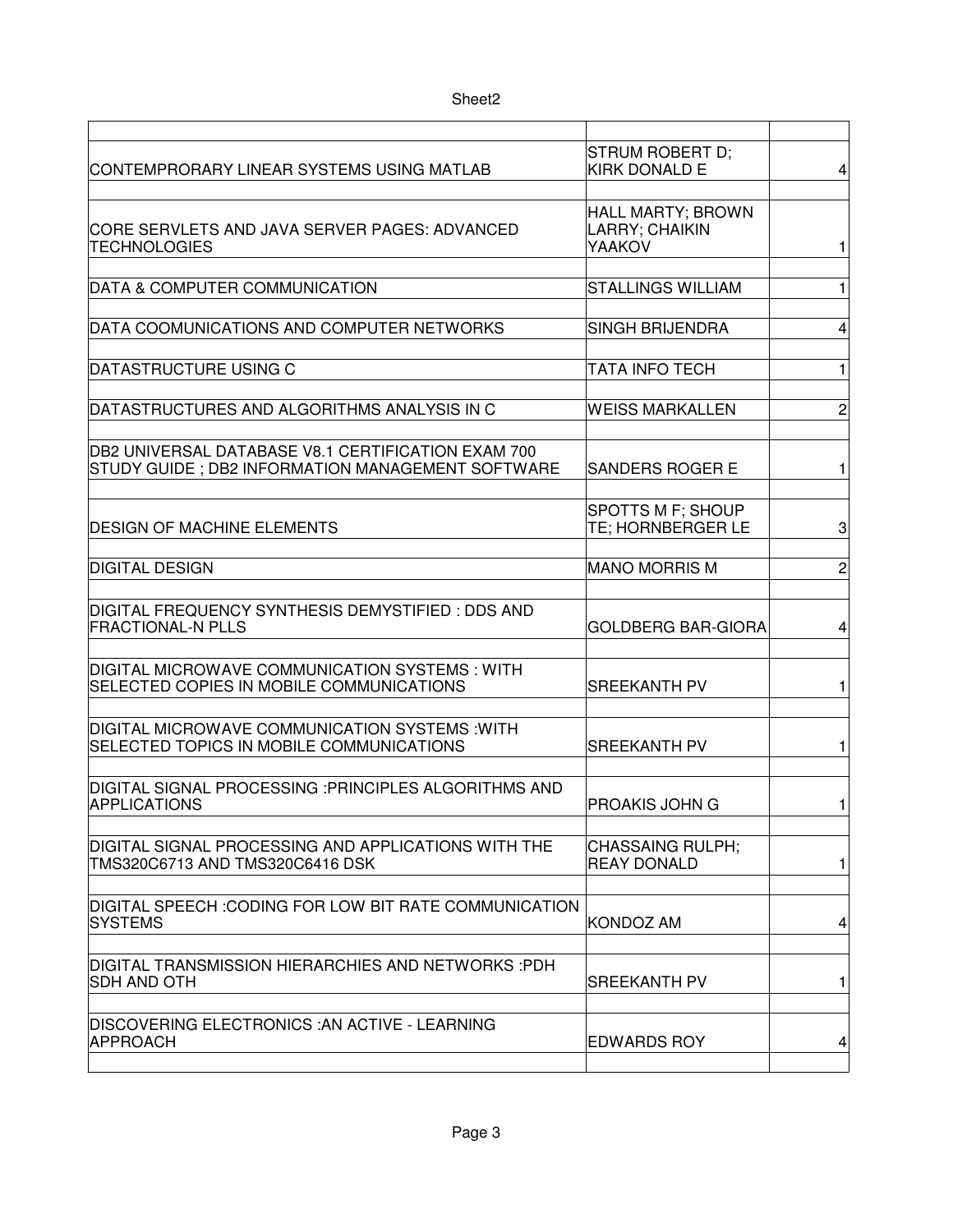| Sheet <sub>2</sub>                                                         |                                                     |                |
|----------------------------------------------------------------------------|-----------------------------------------------------|----------------|
| DITIAL TRANSMISSION HIERARCHIES AND NETWORKS: PDH<br><b>SDH AND OTH</b>    | <b>SREEKANTH PV</b>                                 | $\overline{c}$ |
| <b>DYNAMICS OF MACHINES</b>                                                | KUMAR VIVEK                                         | $\overline{c}$ |
| <b>ELECTRICAL POWER</b>                                                    | <b>UPPAL SL</b>                                     | 1              |
| <b>ELECTRONIC CIRCUITS</b>                                                 | <b>GODSE A P</b>                                    | 1              |
| ELECTRONIC COMMUNICATIONS SYSTEMS                                          | <b>DUNGAN FRANKR</b>                                | 4              |
| ELECTRONIC DEVICES AND CIRCUITS                                            | <b>REDDY RAMA S</b>                                 | 4              |
| <b>ELECTRONICS</b>                                                         | <b>ARUN P</b>                                       | $\overline{c}$ |
| ELECTRONICS : CIRCUITS AND ANALYSIS                                        | <b>DUBE DINESH C</b>                                | 3              |
| ELEMENTS FO ELECTROMAGNETICS                                               | SADIKU, MATHEW NO                                   | 5              |
| EMBEDDED LINUX PRIMER : A PRACTICAL REAL WORLD<br><b>APPROACH</b>          | <b>HALLINAN</b><br><b>CHRISTOPHER</b>               | 1              |
| EMBEDDED MICROCOMPUTER SYSTEMS: REAL TIME<br><b>INTERFACING</b>            | VALVANO JONATHAN<br>w                               | 1              |
| <b>EMBEDDED SYSTEMS DICTIONARY</b>                                         | <b>GANSSLE JACK; BARR</b><br><b>MICHAEL</b>         | 4              |
| <b>ENGINEERIG ECONOMICS AND FINANCIAL ACCOUNTING</b>                       | <b>SENAPATHY R</b>                                  | 1              |
| <b>ENGINEERING CHEMISTRY: CHEMISTRY OF ENGINEERING</b><br><b>MATERIALS</b> | <b>JAIN P C</b>                                     | 1              |
| <b>ENGINEERING CHEMISTRY I</b>                                             | <b>JAYAPRAKASH R</b>                                | 1              |
| <b>ENGINEERING BASICS: ELECTRICAL ELECTRONICS</b>                          | THYAGARAJAN T                                       | 1              |
| <b>ENGINEERING CHEMISTRY -I</b>                                            | RAVIKRISHNAN A                                      | 1              |
| <b>ENGINEERING MATHEMATICS VOL.I</b>                                       | <b>ARUMUGAM S</b>                                   | 1              |
| <b>ENGINEERING MATHEMATICS - I</b>                                         | SINGARAVELU A                                       | 1              |
| <b>ENGINEERING MECHANICS</b>                                               | <b>HARBOLA MANOJ K</b>                              | $\overline{c}$ |
| <b>ENGINEERING MECHANICS : STATICS &amp; DYNAMICS</b>                      | <b>BORESI ARTHUR P;</b><br><b>SCHMIDT RICHARD J</b> | 4              |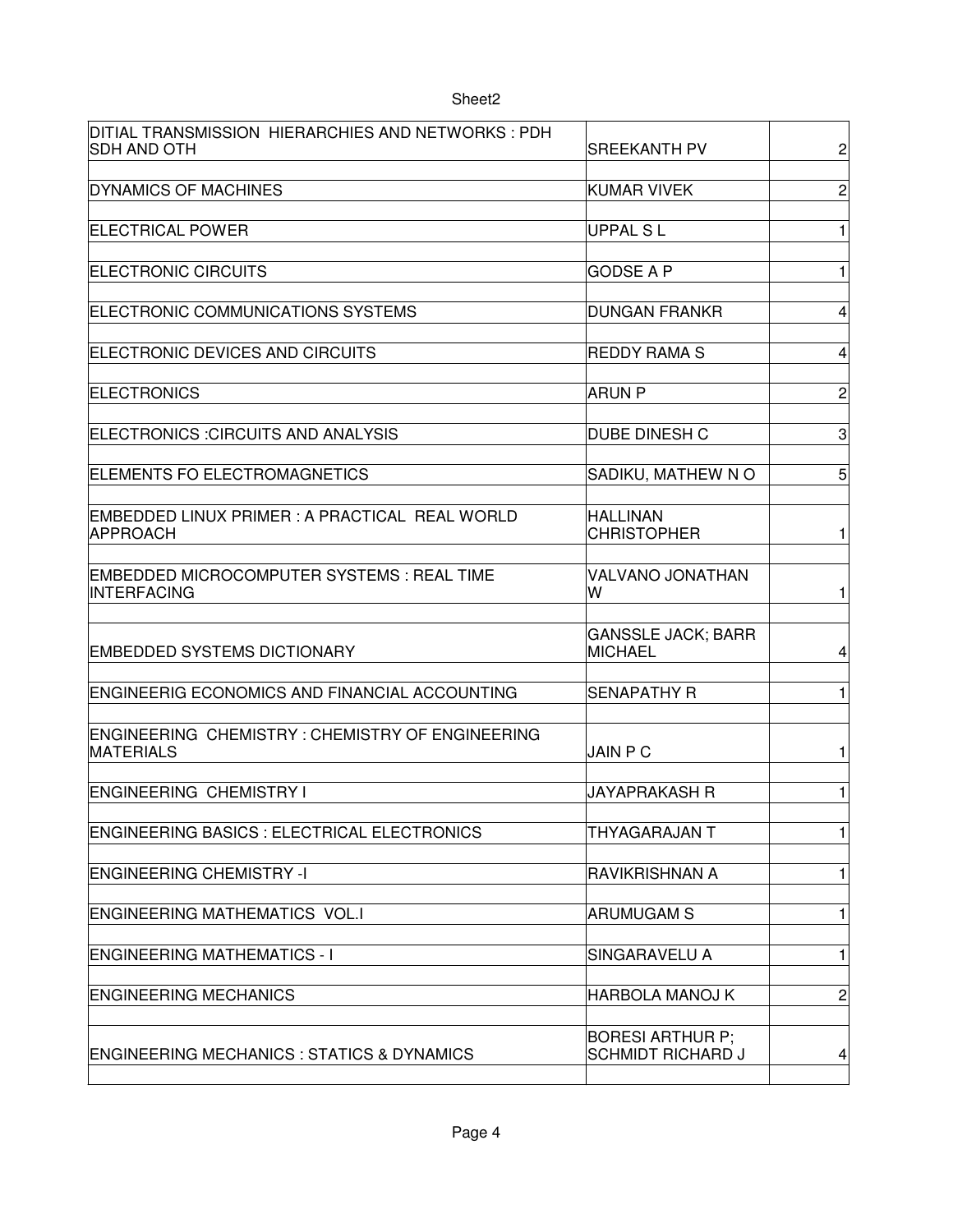| ENGLISH FOR ENGINEERING STUDENTS - I                                                          | <b>BALASUBRAMANIAN M</b>                                                         | $\mathbf{1}$            |
|-----------------------------------------------------------------------------------------------|----------------------------------------------------------------------------------|-------------------------|
| <b>ENGLISH FOR TECHNICAL COMMUNICATION</b>                                                    | LAKSHMINARAYANAN,<br>ΚR                                                          | 1                       |
| ENVIRONMENTAL SCIENCE & ENGINEERING                                                           | <b>RAVIKRISHNAN A</b>                                                            | $\mathbf{1}$            |
| <b>ESSENTIALS OF ELECTRONIC CIRCUITRY: ANALYSIS AND</b><br><b>DESIGN</b>                      | SISTINO ALPHONSE J                                                               | 4                       |
| FAULT DETECTABILITY IN DWDM : TOWARD HIGHER SIGNAL<br><b>QUALITY &amp; SYSTEM RELIABILITY</b> | KARTALOPOULOS,<br>STAMATOS. V                                                    | 3                       |
| FAULT DETECTABILITY IN DWDM:TOWARD HIGHER SIGNAL<br><b>QUALITY &amp; SYSTEM RELIABILITY</b>   | <b>KARATALOPOULS</b><br><b>STAMATIOS V</b>                                       | 1                       |
| <b>FOUNDATIONS OF ELECTRONICS</b>                                                             | <b>MEADE RUSSELL L</b>                                                           | $\overline{\mathbf{4}}$ |
| FREE-SPACE OPTICS: PROPAGATION AND COMMUNICATION                                              | <b>BOUCHET OLIVIER;</b><br>SIZUN HERVE;<br><b>BOISROBERT</b><br><b>CHRISTIAN</b> | 4                       |
| FUNDAMENTALS OF ACOUSTIC SIGNAL PROCESSING                                                    | TOHYAMA MIKIO;<br>KOIKE TSUNEHIKO                                                | 4                       |
| FUNDAMENTALS OF COMPRESSIBLE FLUID DYNAMICS                                                   | <b>BALACHANDRAN P</b>                                                            | 1                       |
| <b>FUNDAMENTALS OF MICROELECTRONICS</b>                                                       | RAZHAVI, BEHZAD                                                                  | 1                       |
| <b>FUNDAMENTALS OF THERMODYNAMICS</b>                                                         | <b>BORGNAKKE CLAUS;</b><br>SONNTAG RICHARD E                                     | 1                       |
| <b>GATE - 2005 COMPUTER SCIENCE</b>                                                           | <b>MITTAL RAKESH</b>                                                             | 1                       |
| GUIDE TO TELECOMMUNICATIONS TECHNOLOGY                                                        | <b>DEAN TAMARA</b>                                                               | $\vert 4 \vert$         |
| <b>HEAT TRANSFER</b>                                                                          | MILLS AF; GANESAN V                                                              | 1                       |
| <b>HOE TO PREPARE FOR THE GRE</b>                                                             | <b>BARRONS</b>                                                                   | 1                       |
| HOW TO PREPARE FOR THE GRE; GRADUATE RECORD<br><b>EXAMINATION</b>                             | <b>GREEN SHARON</b><br><b>WEINER</b>                                             | 1                       |
| HOW TO WIN FRIENDS & INFLUENCE PEOPLE                                                         | CARNEGIE, DALE                                                                   | 1                       |
| IBM MAINFRAME HANDBOOK                                                                        | <b>LEON ALEXIS</b>                                                               | 1                       |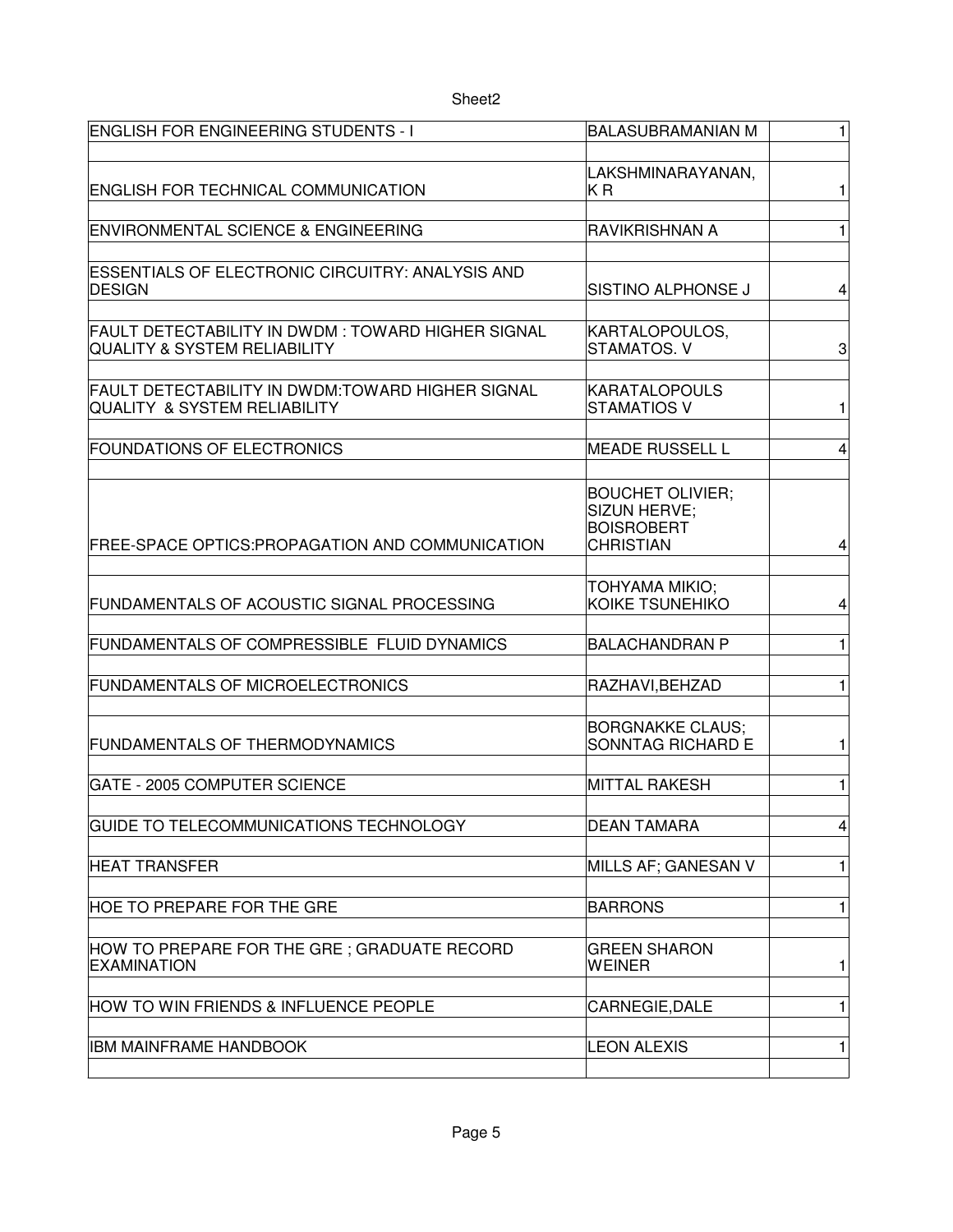| Sheet <sub>2</sub>                                                         |                                                         |                |
|----------------------------------------------------------------------------|---------------------------------------------------------|----------------|
| <b>INSTRUMENTATION AND PROCESS CONTROL</b>                                 | PRASAD JANARDAN;<br>JAYASWAL MN; PRIYE<br><b>VISHNU</b> | 1              |
| <b>INTERACTIVE ENGINEERING GRAPHICS</b>                                    | <b>GODSE A P</b>                                        | 1              |
| INTERNETWORKING WITH TCP/IP VOL II DESIGN,<br>IMPLEMENTATION, AND INTERNAL | COMER DOUGLAS E                                         | 1              |
| <b>INTRODUCTION TO COMPUTERS</b>                                           | <b>LEON ALEXIS</b>                                      | 1              |
| INTRODUCTION TO VLSI CIRCUITS AND SYSTEMS                                  | UYEMURA JOHN P                                          | $\mathbf{1}$   |
| <b>JAVA : LAB EXERCISES &amp; SOLUTIONS</b>                                | <b>SSI PRESS</b>                                        | 1              |
| JAVA HAND BOOK                                                             | <b>SSI PRESS</b>                                        | 1              |
| LABORATORY MANUAL FOR CIVIL ENGINEERING                                    | <b>MOONDRA H.S; GUPTA</b><br>RAJIV                      | $\overline{c}$ |
| LOW POWER DESIGN METHODOLOGIES                                             | RABAEY JAN M;<br>PEDRAM MASSOUD                         | 3              |
| MA1253 PROBABILITY                                                         | Nil                                                     | $\mathbf{1}$   |
| MAINTENANCE AND SPARE PARTS MANAGEMENT                                     | <b>GOPALAKRISHNAN P:</b><br><b>BANERJI AK</b>           | 4              |
| MANAGEMENT ACCOUNTING : MODULE - II                                        | <b>INAMDAR SATISH</b>                                   | 1              |
| MANAGERIAL ECONOMICS                                                       | <b>SANKARAN S</b>                                       | 1              |
| <b>MANAGERIAL ECONOMICS</b>                                                | SANKARARANARAYANA<br>$N$ KC                             | 1              |
| MECHANICAL EXPERIMENTS AND WORKSHOP PRACTICE                               | <b>SAWHNEY GS</b>                                       | 1              |
| MECHATRONICS : INTEGRATED TECHNOLOGIES FOR<br><b>INTELLIGENT MACHINES</b>  | SMAILI A; MRAD F                                        | 1              |
| MICROSOFT SQL SERVER 7; Administrators guide                               | TALMAGE, RONALD                                         | 1              |
| <b>MOBILE SATELLITE COMMUNICATION NETWORKS</b>                             | SHERIFF RAY E; HU<br><b>FUNY</b>                        | 4              |
| MODERN CONTROL DESIGN: WITH MATLAB AND SIMULINK                            | TEWARI ASHISH                                           | 1              |
| MODERN CONTROL DESIGN: WITH MATLAB AND SIMULINK                            | TEWARI ASHISH                                           | 3              |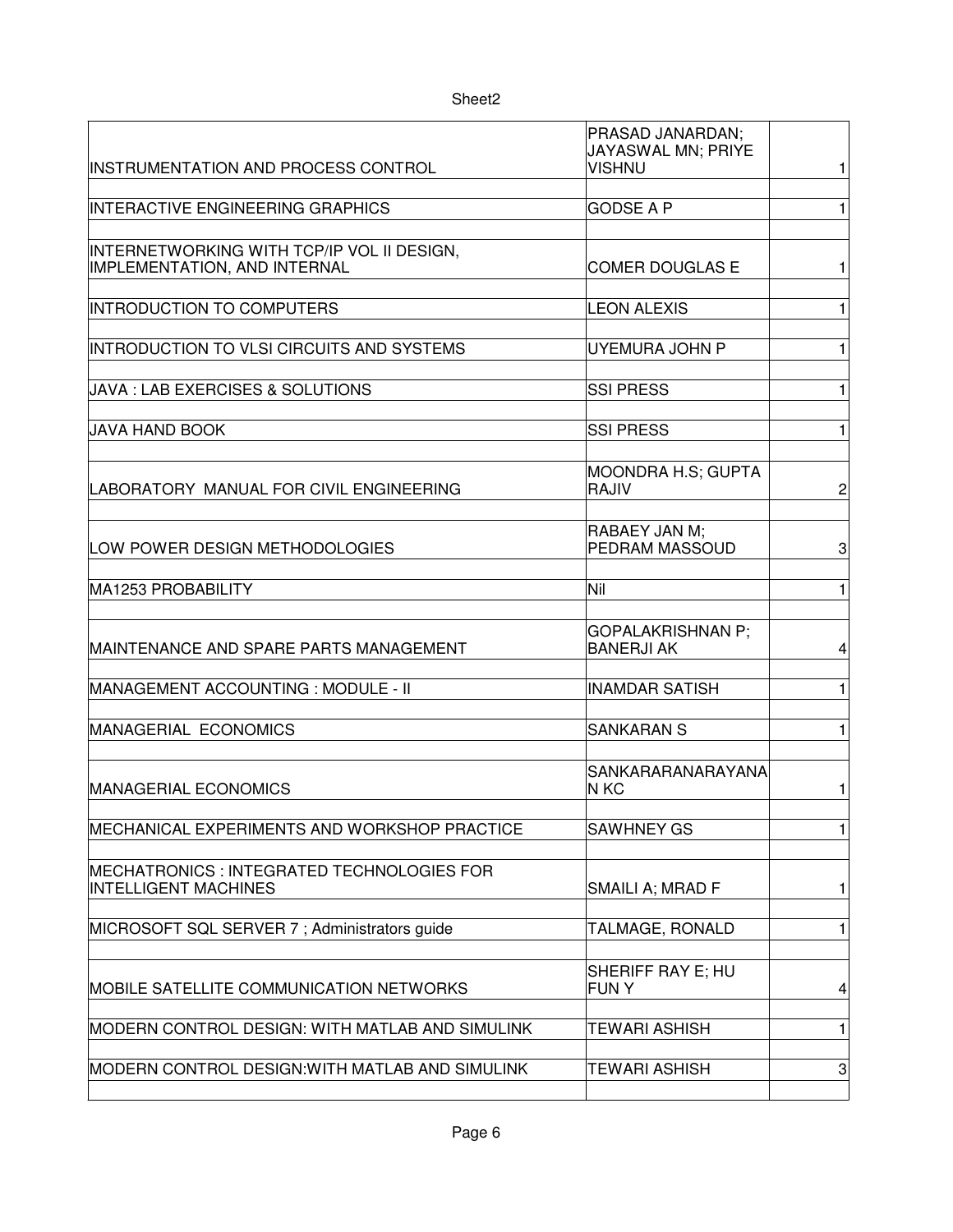## MODERN DIGITAL AND ANALOG COMMUNICATION SYSTEMS  $\qquad$   $\qquad$   $\qquad$   $\qquad$   $\qquad$   $\qquad$   $\qquad$   $\qquad$   $\qquad$   $\qquad$   $\qquad$   $\qquad$   $\qquad$   $\qquad$   $\qquad$   $\qquad$   $\qquad$   $\qquad$   $\qquad$   $\qquad$   $\qquad$   $\qquad$   $\qquad$   $\qquad$   $\qquad$   $\qquad$   $\qquad$   $\qquad$   $\qquad$ MODERN DIGITAL DESIGN AND SWITCHING THEORY FABRICIUS EUGENE D 4 MORE PUZZLES SHAKUNTALA DEVI 1 MULTILINGUAL SPEECH PROCESSING 4 NETWORK FUNDAMENTALS AND ANALYSIS 1 NETWORK MANAGEMENT:PRINCIPLES AND PRACTICE  $\qquad \qquad |$  GONSALVES TIMOTHY  $\qquad$  2 OBJECT ORIENTED PROGRAMMING WITH C++ BALAGURUSAMY E 1 OBJECT ORIENTED PROGRAMMING WITH C++ 4 OBJECT ORIENTED SYSTEMS DEVELOPMENT BAHRAMI ALI 1 ONE IN ALL EFFECTIVE ENGLISH JOSHI BHASKAR THE MET THE STATE OF THE MET THE STATE OF THE MET THE STATE OF THE STATE OF THE STATE OF THE STATE OF THE STATE OF THE STATE OF THE STATE OF THE STATE OF THE STATE OF THE STATE OF OPEN SYSTEM INTERCONNECTION HANDBOOK |MCCLAIN GARY R | 4 OPERATIONS RESEARCH ; An introduction TAHA, HAMDY A 1 OPTICAL COMMUNICATION RAO MUKUNDA M 4 GANGULY AMAR K | 4 ORGANISATIONAL BEHAVIOUR JOSHI VISHWANATH 1 3 PEER MANAGEMENT ALLAKKA ND 5 PHYSICS OF SEMICONDUCTOR DEVICES A ROY DILIP K A 4 4 POWER ELECTRONICS THE RESERVE THE RESERVE THAT IS A RESERVE TO A RESERVE THAT A RESERVE THAT IS A RESERVE TO A ARORA O P 4 SCHULTZ TANJA; KIRCHHOFF KATRIN KADUSKAR .R.G; RAJANKAR .S.O; KHATAVKAR TS SUBRAMANIAN MANI; GONSALVES TIMOTHY **SARANG** POORNACHANDRA OPTOELECTRONIC DEVICES AND CIRCUITS:THEORY AND APPLICATIONS ORGANIZATION THEORY : STRUCTURE DESIGN AND APPLICATION ROBBINS STEPHEN P; MATHEW MARY POWER ELECTRONICS LABORATORY:THEORY PRACTICE AND **ORGANIZATION**

Sheet2

PRINCIPLES OF MOBILE COMPUTING AND COMMUNICATIONS OTHMAN MAZLIZA 1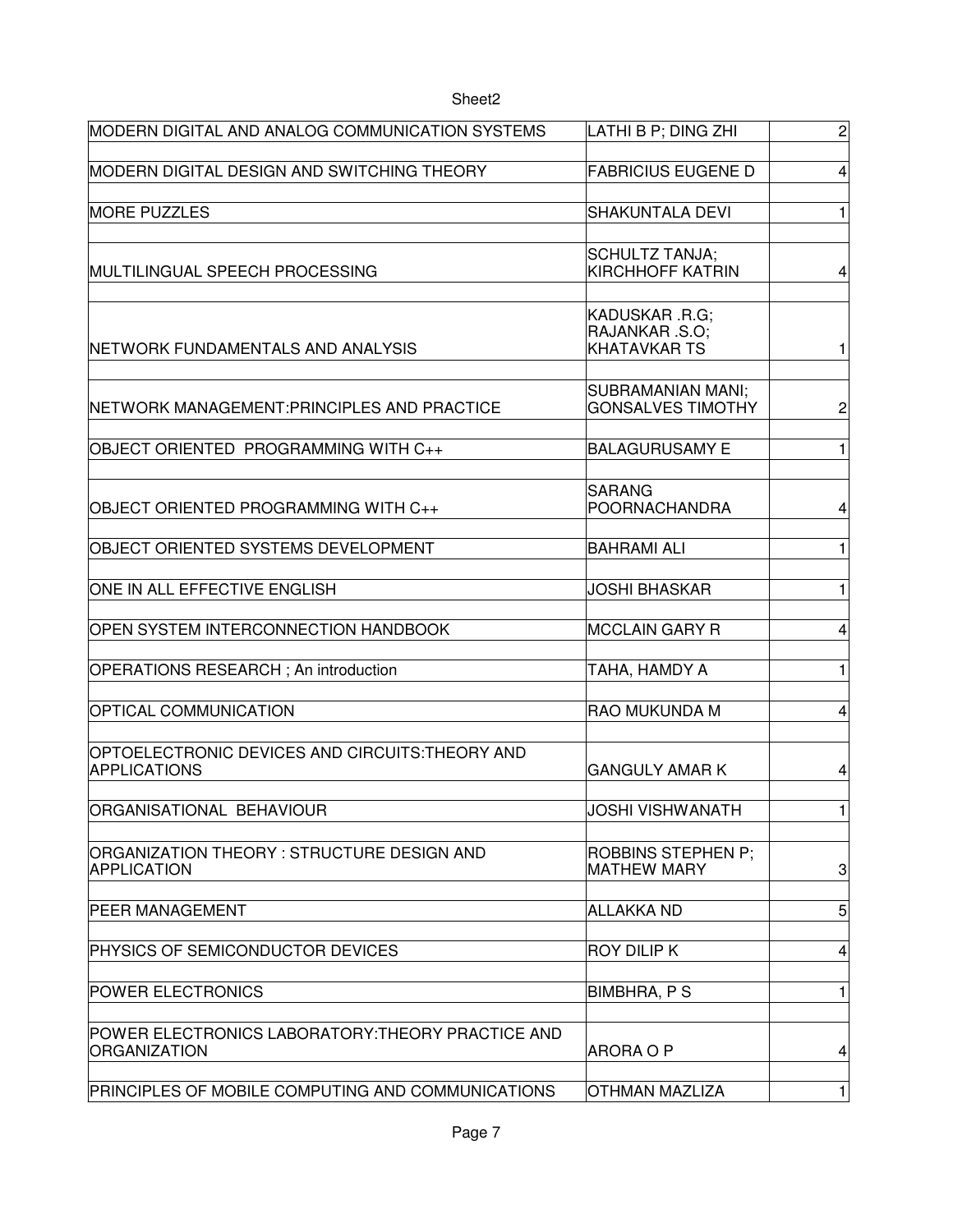| PRINCIPLES OF POWER SYSTEM                                                                                             | <b>MEHTA V K</b>                                             | 1                       |
|------------------------------------------------------------------------------------------------------------------------|--------------------------------------------------------------|-------------------------|
| PRINCIPLES OF TESTING ELECTRONIC SYSTEMS                                                                               | <b>MOURAD SAMIHA;</b><br><b>ZORIAN YERVANT</b>               | 3                       |
| <b>PROBABILITY &amp; QUEUEING THEORY</b>                                                                               | SINGARAVELU A                                                | $\mathbf{1}$            |
| <b>PROBLEMS &amp; SOLUSIONS OF CONTROL SYSTEMS: WITH</b><br><b>ESSENTIAL THEORY</b>                                    | JAIRATH, A K                                                 | $\mathbf{1}$            |
| <b>PROGRAMMING IN C++</b>                                                                                              | <b>SHAH YI</b>                                               | $\mathbf{1}$            |
| <b>PROGRAMMING WITH ANSI C++</b>                                                                                       | TRIVEDI BHUSHAN                                              | $\overline{c}$          |
| RADAR ENGINEERING : AND FUNDAMENTALS OF NAVIGATIONAL<br><b>AIDS</b>                                                    | <b>RAJU GSN</b>                                              | $\mathbf{1}$            |
| RADAR ENGINEERING : AND FUNDAMENTALS OF NAVIGATIONAL<br><b>AIDS</b>                                                    | <b>RAJU GSN</b>                                              | 3                       |
| RADIO FREQUENCY CIRCUIT DESIGN                                                                                         | DAVIS ALAN W;<br><b>AGARWAL KRISHNA K</b>                    | $\mathbf{1}$            |
| RADIO FREQUENCY PRINCIPLES AND APPLICATIONS:THE<br>GENERATION PROPAGATION AND RECEPTION OF SIGNALS AND<br><b>NOISE</b> | <b>SMITH ALBERT A</b>                                        | $\overline{\mathbf{4}}$ |
| REAL ANALYSIS WITH AN INTRODUCTION TO WAVELETS AND<br><b>APPLICATIONS</b>                                              | HONG DON; WANG<br><b>JIANZHONG; GARDNER</b><br><b>ROBERT</b> | 4                       |
| RECONFIGURABLE MOBILE RADIO SYSTEMS: A SNAPSHOT OF<br>KEY ASPECTS RELATED TO RECONFIGURABILITY IN WIRELESS<br> SYSTEMS | <b>VIVIER GUILLAUME</b>                                      | 3                       |
| RELIABILITY ENGINEERING AND QUALITY ENGINEERING                                                                        | <b>REDDY NADHAMUNI, C;</b><br><b>REDDY KUMAR VIJAYA</b><br>Κ | $\overline{c}$          |
| <b>RESEARCH AND WRITING :ACROSS THE DISCIPLINES</b>                                                                    | RAMADASS P; ARUNAI<br><b>WILSON A</b>                        | 5                       |
| <b>RESOURCE MANAGEMENT TECHNIQUES</b>                                                                                  | <b>SUNDARESAN V</b>                                          | $\overline{c}$          |
| ROBOTIC ENGINEERING : AN INTEGRATED APPROACH                                                                           | <b>KLAFTER RICHARD D;</b><br><b>CHMIELEWSKI THOMAS</b><br>A  | 1                       |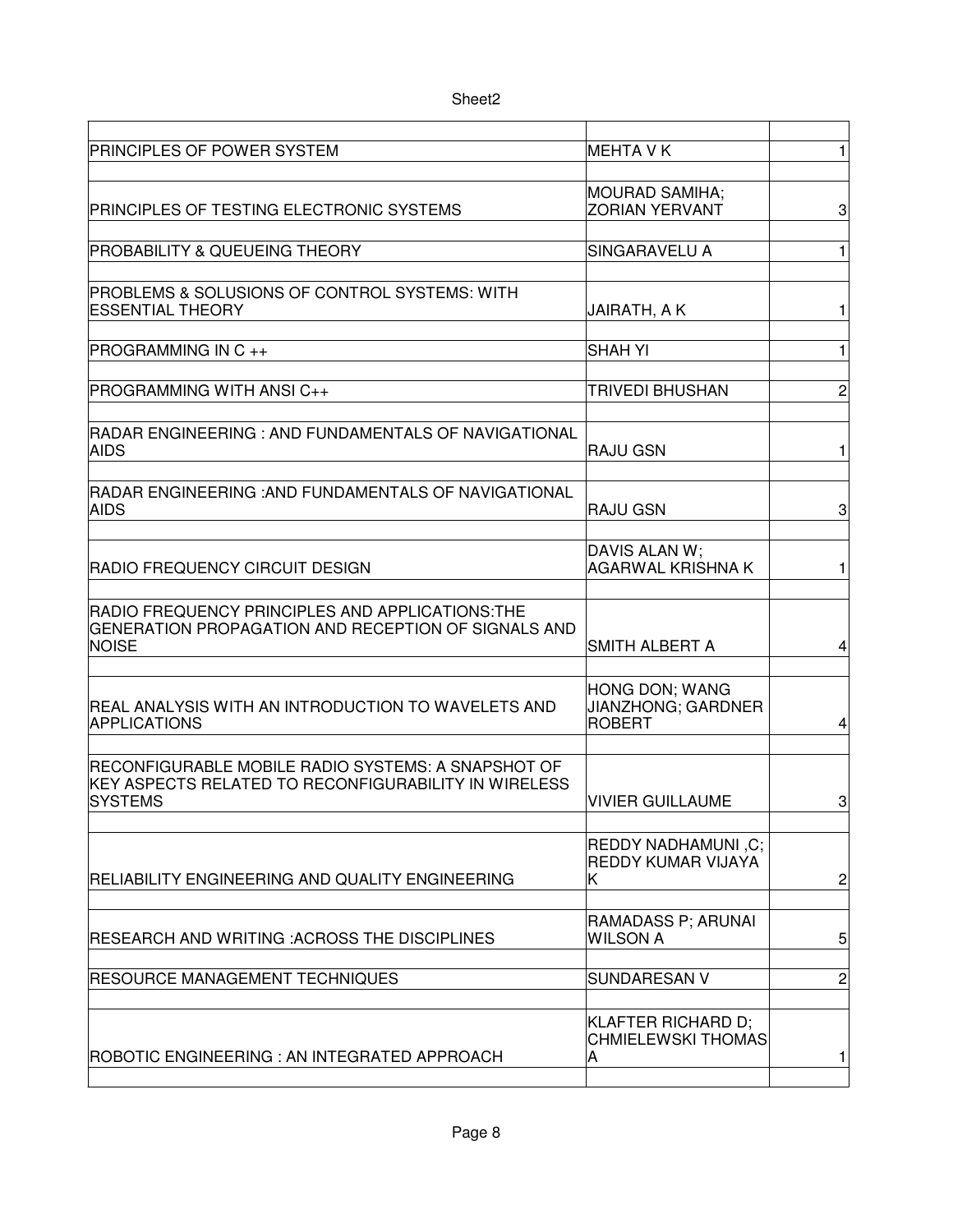| ROBOTICS : THE MARRIAGE OF COMPUTERS AND MACHINES                           | <b>THRO ELLEN</b>                                           | $\ensuremath{\mathsf{3}}$ |
|-----------------------------------------------------------------------------|-------------------------------------------------------------|---------------------------|
| SATELLITE COMMUNICATIONS                                                    | PRATT TIMOTHY;<br><b>BOSTIAN CHARLES W</b>                  | $\overline{4}$            |
| <b>SEMICONDUCTOR DEVICES</b>                                                | SINGH YADUVIR;<br><b>AGNIHOTRI SWARAJYA</b>                 | 1                         |
| SIGNAL PROCESSING FOR REMOTE SENSING                                        | <b>CHEN CHRIS</b>                                           | $\mathbf{1}$              |
| <b>SIGNALS AND SYSTEMS</b>                                                  | HAYKIN SIMON; VEEN<br><b>BARRY VAN</b>                      | 1                         |
| SNMP, SNMPV2, SNMPV3 AND RMON 1 AND 2                                       | <b>STALLINGS WILLIAM</b>                                    | $\mathbf{1}$              |
| SOFTWARE ENGINEERING; A Practioner approach                                 | PRESSMAN ROGER S                                            | $\mathbf{1}$              |
| SOFTWARE PROJECT SURVIVAL GUIDE                                             | MCCONNELL, STEVE                                            | 4                         |
| SOFTWARE TESTING IN THE REAL WORLD: IMPROVING THE<br>PROCESS                | <b>KIT EDWARD</b>                                           | 4                         |
| STATISTICS RANDOM PROCESSES AND QUEUING THEORY                              | <b>PRABA B</b>                                              | $\mathbf{1}$              |
| <b>STRENGTH OF MATERIALS</b>                                                | <b>BASAVARAJAIAH BS;</b><br>MAHADEVAPPA.P                   | 2                         |
| SWITCHED MODE POWER SUPPLIES : DESIGN AND<br><b>CONSTRUCTION</b>            | <b>WHITTINGTON HW;</b><br>FLYNN BW;<br><b>MACPHERSON DE</b> | $\overline{c}$            |
| SWITCHED MODE POWER SUPPLIES :DESIGN AND<br>CONSTRUCTION                    | <b>WHITTINGTON HW;</b><br>FLYNN BW;<br><b>MACPHERSON DE</b> | 1                         |
| SYSTEM SOFTWARE AN INTRODUCTION TO SYSTEM<br><b>PROGRAMMING</b>             | <b>BECK LELAND L</b>                                        | 1                         |
| <b>TELECOMMUNICATION SYSTEM ENGINEERING</b>                                 | <b>FREEMAN ROGER L</b>                                      | 4                         |
| TELECOMMUNICATIONS :TRANSMISSION AND NETWORK<br><b>ARCHITECTURE</b>         | <b>SERVIN CLAUDE</b>                                        | 4                         |
| TIME FREQUENCY SIGNAL ANALYSIS AND PROCESSING: A<br>COMPREHENSIVE REFERENCE | <b>BOASHASH BOUALEM</b>                                     | 4                         |
| TRANSFORMS AND PARTIAL DIFFERENTIAL EQUATIONS                               | <b>MOORTHY M B K</b>                                        | 1                         |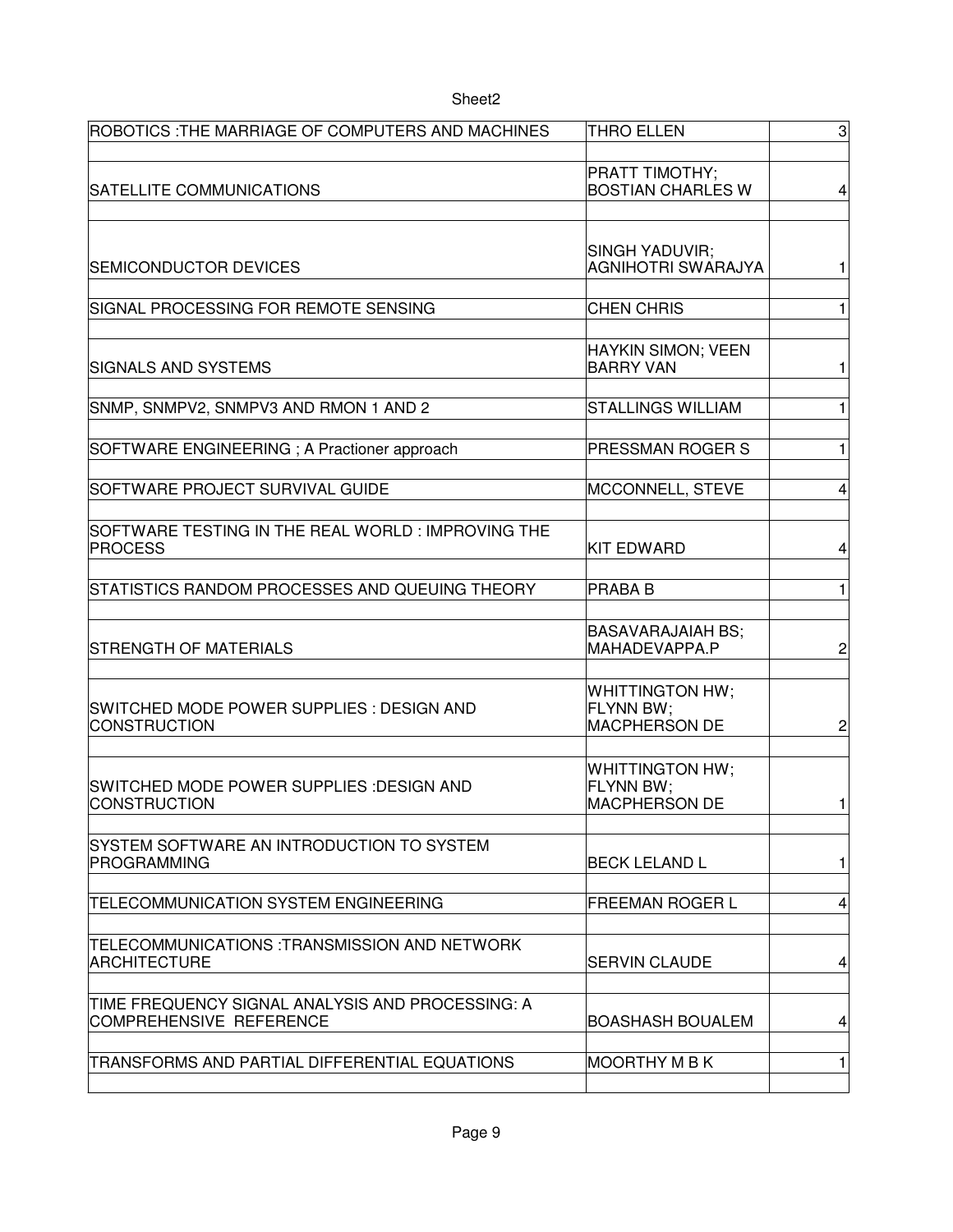| VIVA VOCE IN ELECTRICAL ENGINEERING                                               | SHARMA .D.K; SHARMA                                                         | $\overline{4}$          |
|-----------------------------------------------------------------------------------|-----------------------------------------------------------------------------|-------------------------|
|                                                                                   |                                                                             |                         |
| <b>VLSI DESIGN</b>                                                                | KISHORE LAL K;<br>PRABHAKAR .V.S.V                                          | $\overline{c}$          |
|                                                                                   |                                                                             |                         |
| WCDMA FOR UMTS: RADIO ACCESS FOR THIRD GENERATION<br><b>MOBILE COMMUNICATIONS</b> | <b>HOLMA HARRI;</b><br>TOSKALA ANTTI                                        | $\overline{c}$          |
| WDM TECHNOLOGIES : ACTIVE OPTICAL COMPONENTS                                      | <b>DUTTA ACHYUT K;</b><br><b>DUTTA NILOY K:</b><br><b>FUJIWARA MASAHIKO</b> | 4                       |
| WI-FI TELEPHONEY : CHALLENGES AND SOLUTIONS FOR VOICE<br><b>OVER WLANS</b>        | CHANDRA PRAPHUL;<br>LIDE DAVID                                              | 4                       |
| WIRELESS NETWORKS                                                                 | NICOPOLITIDIS P;<br><b>OBAIDAT M S</b>                                      | 1                       |
| A TEXT BOOK OF APPLIED PHYSICS                                                    | MANI, P                                                                     | $\mathbf{1}$            |
|                                                                                   |                                                                             |                         |
| A TEXT BOOK OF ENGINEERING DRAWING FIRST ANGLE<br><b>PROJECTION</b>               | NATARAAJAN K V                                                              | 2                       |
| ABERRATIONS OF OPTICAL SYSTEMS                                                    | <b>FRSWELFORD WT</b>                                                        | 4                       |
| <b>ACTIVE SERVER PAGES</b>                                                        | <b>TIEDUCATION</b>                                                          | $\mathbf{1}$            |
| <b>ADVANCED CONTOL THEORY</b>                                                     | NAGOOR KANI A                                                               | 1                       |
| ADVANCED ELECTRONIC COMMUNICATIONS SYSTEMS                                        | <b>TOMASI WAYNE</b>                                                         | $\overline{\mathbf{c}}$ |
| AJAX: A BEGINNER'S GUIDE                                                          | <b>HOLZNER STEVEN</b>                                                       | $\mathbf{1}$            |
| ANALOG AND DIGITAL SIGNAL PROCESSING                                              | <b>KRONENBURGER</b><br>JOHN; SEBESON JOHN                                   | 4                       |
| <b>ANALOG COMMUNICATION</b>                                                       | <b>DUHAN MANOJ</b>                                                          | $\mathbf{1}$            |
| ANALOG COMMUNICATIONS SYSTEMS PRINCIPLES AND<br><b>PRACTICES</b>                  | RAVEENDRANATHAN K<br>С                                                      | 4                       |
| <b>ANTENNA AND WAVE PROPAGATION</b>                                               | <b>KISHORE KAMAL</b>                                                        | $\mathbf{1}$            |
| <b>APPLIED PHYSICS</b>                                                            | SURESHKUMAR, P                                                              | 1                       |
| ARCHITECTURES FOR DIGITAL SIGNAL PROCESSING                                       | PIRSCH PETER                                                                | 4                       |
| ARM SYSTEM-ON-CHIP ARCHITECTURE                                                   | <b>FURBER STEVE</b>                                                         | 4                       |
| ARTIFICIAL INTELLIGENCE : A MODERN APPROACH                                       | <b>RUSSELL STUART J</b>                                                     | $\mathbf{1}$            |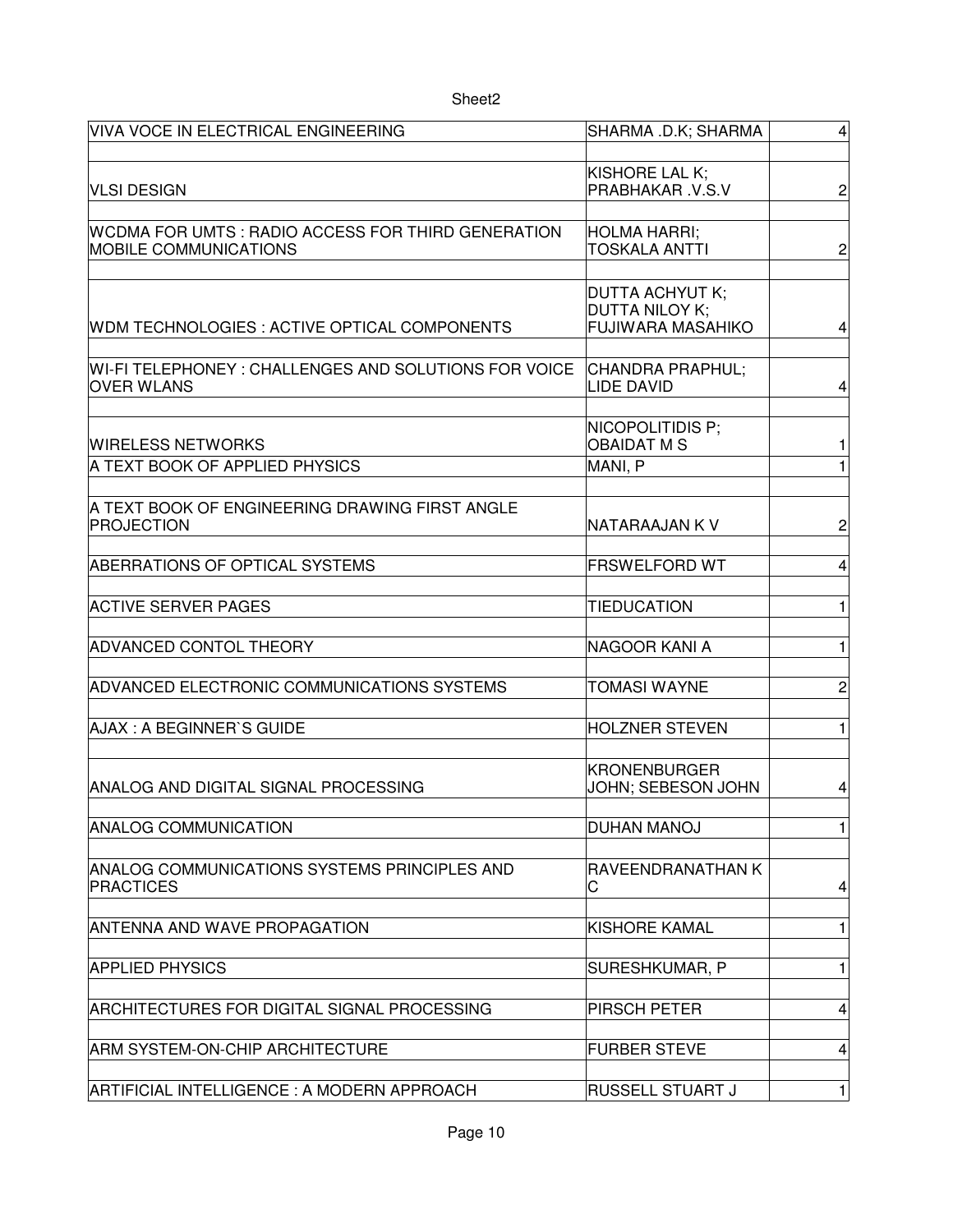| AUDIO BANDWIDTH EXTENSION: APPLICATION OF<br>PSYCHOACOUSTICS SIGNAL PROCESSING AND LOUDSPEAKER<br>DESIGN | LARSEN ERIK; AARTS<br><b>RONALD M</b>         | 4              |
|----------------------------------------------------------------------------------------------------------|-----------------------------------------------|----------------|
| AUTOMATIC LOGIC SYNTHESIS TECHNIQUES FOR DIGITAL<br><b>SYSTEMS</b>                                       | <b>EDWARDS MARTYN D</b>                       | 1              |
| <b>AUTOMOTIVE MECHANICS</b>                                                                              | <b>SRINIVASAN S</b>                           | 1              |
| <b>BASIC CIRCUIT THEORY AND NETWORK ANALYSIS</b>                                                         | <b>GERA HARISH</b>                            | 3              |
| <b>BASIC CIVIL ENGINEERING</b>                                                                           | NATARAAJAN K V                                | $\overline{c}$ |
| BASIC ELECTRONICS:INCLUDES SOLVED PROBLEMS & MCQS                                                        | NAIR B SOMANATHAN;<br><b>DEEPA SR</b>         | 1              |
| BIOMEDICAL SIGNAL ANALYSIS: A CASE STUDY APPROACH                                                        | RANGAYYAN M<br><b>RANGARAJ</b>                | 4              |
| <b>BUSINESS COMMUNICATION</b>                                                                            | <b>BORGE NISHIKANT</b>                        | $\mathbf{1}$   |
| C++ HAND BOOK                                                                                            | <b>SSI PRESS</b>                              | $\mathbf{1}$   |
| $C_{++}$ PRIMER                                                                                          | LIPPMAN, STANLEY B                            | 1              |
| <b>CARRIER GRADE VOICE OVER IP</b>                                                                       | <b>COLLINS DANIEL</b>                         | 4              |
| CHANNEL CODING IN COMMUNICATION NETWORKS : FROM<br><b>THEORY TO TURBOCODES</b>                           | <b>GLAVIEUX ALAIN</b>                         | 3              |
| <b>CIRCUITS AND APPLICATIONS USING SILICON</b><br><b>HETEROSTRUCTURE DEVICES</b>                         | <b>CRESSLER JOHN D</b>                        | 1              |
| CMOS: MIXED - SIGNAL CIRCUIT DESIGN                                                                      | <b>BAKER JACOB R</b>                          | $\mathbf{1}$   |
| COMMUNICATION ENGINEERING                                                                                | <b>SRINIVASAN KS</b>                          | 1              |
| COMMUNICATION PATTERNS OF ENGINEERS                                                                      | <b>TENOPIR CAROL; KING</b><br><b>DONALD W</b> | 4              |
| <b>COMPLIERS: Principles Techniques and Tools</b>                                                        | AHO ALFRED V; SETHI,<br>RAVI.                 | 1              |
| COMPUTER AIDED LOGICAL DESIGN : WITH EMPHASIS ON VLSI                                                    | <b>HILL FREDRICK J</b>                        | 4              |
| COMPUTER ALGORITHMS :INTRODUCTION TO DESIGN AND<br><b>ANALYSIS</b>                                       | <b>BAASE, SARA</b>                            | 2              |
|                                                                                                          |                                               |                |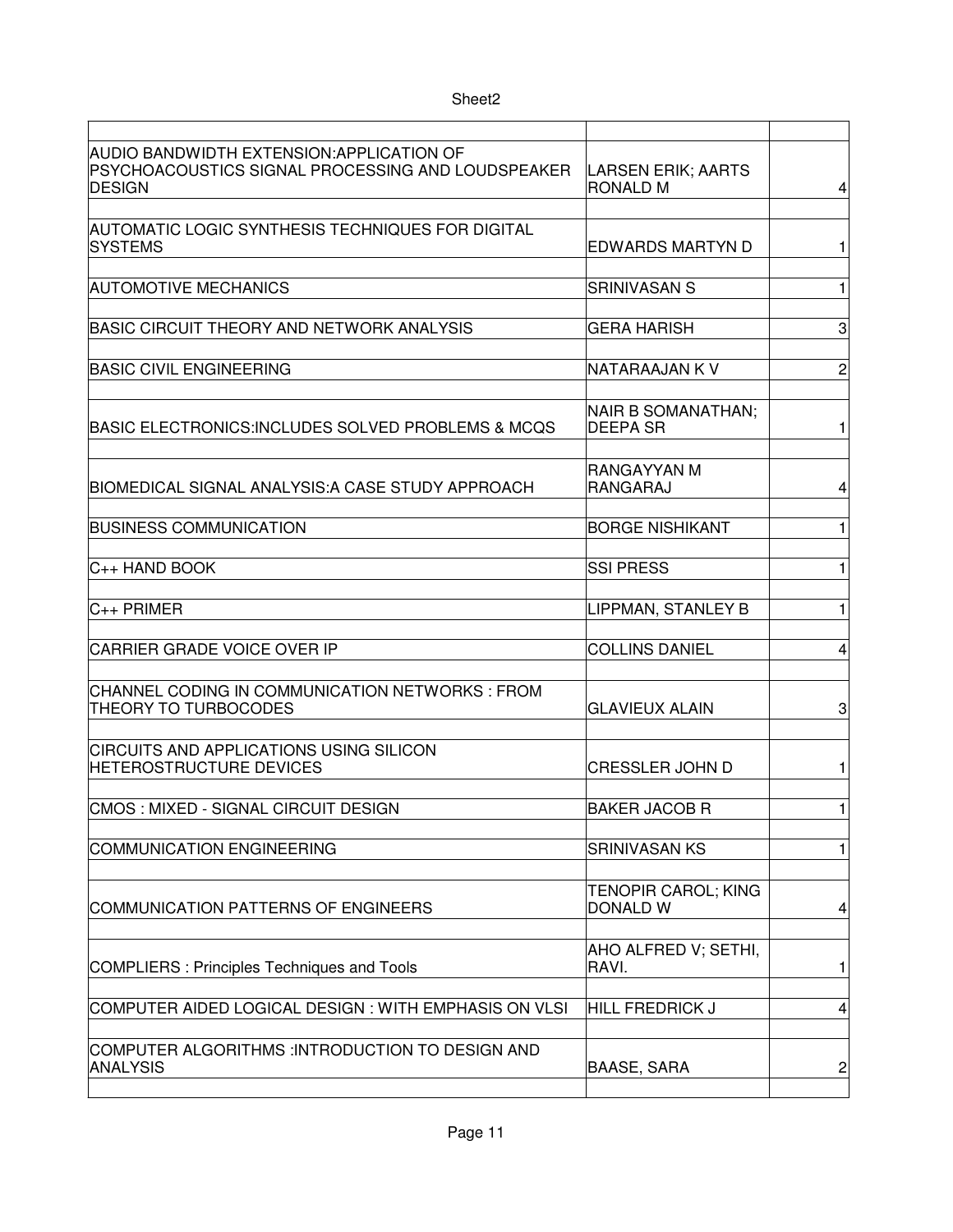| COMPUTER ARCHITECTURE AND ORGANISATION                                                     | HAYES, JOHN P                                  | $\mathbf{1}$   |
|--------------------------------------------------------------------------------------------|------------------------------------------------|----------------|
|                                                                                            |                                                |                |
| <b>COMPUTER GRAPHICS</b>                                                                   | <b>HEARN DONALD;</b><br><b>BAKER PAULINE M</b> | 1              |
|                                                                                            |                                                |                |
|                                                                                            | TANENBAUM ANDREW                               |                |
| COMPUTER NETWORK                                                                           | S                                              | 1              |
|                                                                                            |                                                |                |
| CONTEMPRORARY LINEAR SYSTEMS USING MATLAB                                                  | <b>STRUM ROBERT D:</b><br><b>KIRK DONALD E</b> | 4              |
|                                                                                            |                                                |                |
|                                                                                            | HALL MARTY; BROWN                              |                |
| CORE SERVLETS AND JAVA SERVER PAGES: ADVANCED<br><b>TECHNOLOGIES</b>                       | LARRY; CHAIKIN<br>YAAKOV                       | $\mathbf{1}$   |
|                                                                                            |                                                |                |
| DATA & COMPUTER COMMUNICATION                                                              | <b>STALLINGS WILLIAM</b>                       | $\mathbf{1}$   |
|                                                                                            |                                                |                |
| DATA COOMUNICATIONS AND COMPUTER NETWORKS                                                  | <b>SINGH BRIJENDRA</b>                         | 4              |
| DATASTRUCTURE USING C                                                                      | TATA INFO TECH                                 | $\mathbf{1}$   |
|                                                                                            |                                                |                |
| DATASTRUCTURES AND ALGORITHMS ANALYSIS IN C                                                | <b>WEISS MARKALLEN</b>                         | $\overline{c}$ |
|                                                                                            |                                                |                |
| DB2 UNIVERSAL DATABASE V8.1 CERTIFICATION EXAM 700                                         |                                                |                |
| STUDY GUIDE; DB2 INFORMATION MANAGEMENT SOFTWARE                                           | <b>SANDERS ROGER E</b>                         | 1              |
|                                                                                            | SPOTTS M F; SHOUP                              |                |
| <b>DESIGN OF MACHINE ELEMENTS</b>                                                          | TE; HORNBERGER LE                              | 3              |
|                                                                                            |                                                |                |
| <b>DIGITAL DESIGN</b>                                                                      | <b>MANO MORRIS M</b>                           | $\overline{c}$ |
| DIGITAL FREQUENCY SYNTHESIS DEMYSTIFIED : DDS AND                                          |                                                |                |
| <b>FRACTIONAL-N PLLS</b>                                                                   | <b>GOLDBERG BAR-GIORA</b>                      | 4              |
|                                                                                            |                                                |                |
| DIGITAL MICROWAVE COMMUNICATION SYSTEMS : WITH<br>SELECTED COPIES IN MOBILE COMMUNICATIONS | <b>SREEKANTH PV</b>                            | $\mathbf{1}$   |
|                                                                                            |                                                |                |
| DIGITAL MICROWAVE COMMUNICATION SYSTEMS : WITH                                             |                                                |                |
| SELECTED TOPICS IN MOBILE COMMUNICATIONS                                                   | <b>SREEKANTH PV</b>                            | 1              |
|                                                                                            |                                                |                |
| DIGITAL SIGNAL PROCESSING :PRINCIPLES ALGORITHMS AND<br><b>APPLICATIONS</b>                | PROAKIS JOHN G                                 | $\mathbf{1}$   |
|                                                                                            |                                                |                |
| DIGITAL SIGNAL PROCESSING AND APPLICATIONS WITH THE                                        | <b>CHASSAING RULPH;</b>                        |                |
| TMS320C6713 AND TMS320C6416 DSK                                                            | <b>REAY DONALD</b>                             | 1              |
| DIGITAL SPEECH :CODING FOR LOW BIT RATE COMMUNICATION                                      |                                                |                |
| <b>SYSTEMS</b>                                                                             | <b>KONDOZ AM</b>                               | 4              |
|                                                                                            |                                                |                |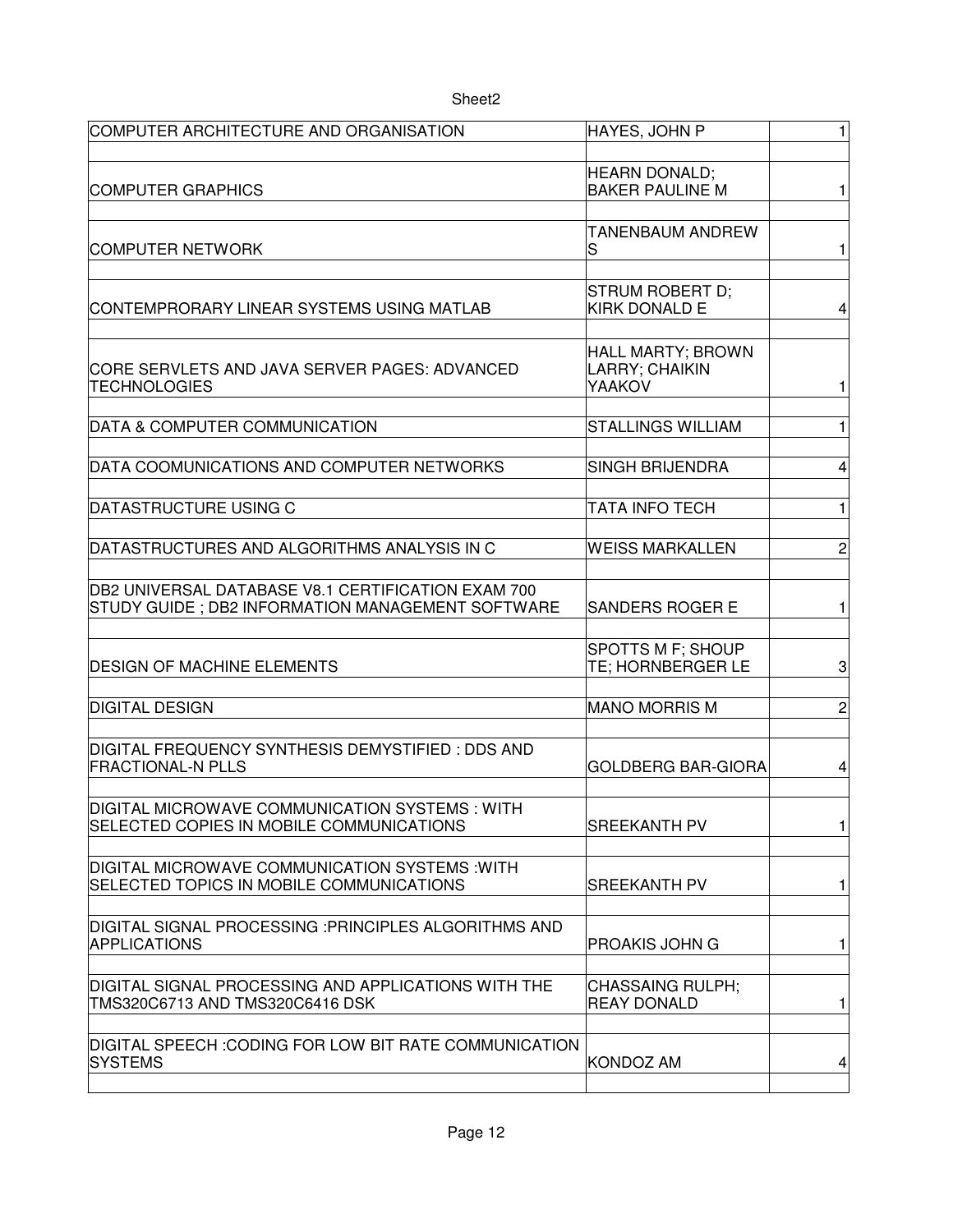| DIGITAL TRANSMISSION HIERARCHIES AND NETWORKS :PDH<br><b>SDH AND OTH</b>   | <b>SREEKANTH PV</b>                         | $\mathbf{1}$            |
|----------------------------------------------------------------------------|---------------------------------------------|-------------------------|
|                                                                            |                                             |                         |
| DISCOVERING ELECTRONICS :AN ACTIVE - LEARNING<br>APPROACH                  | <b>EDWARDS ROY</b>                          | $\overline{\mathbf{4}}$ |
| DITIAL TRANSMISSION HIERARCHIES AND NETWORKS : PDH                         |                                             |                         |
| <b>SDH AND OTH</b>                                                         | SREEKANTH PV                                | $\overline{c}$          |
| <b>DYNAMICS OF MACHINES</b>                                                | <b>KUMAR VIVEK</b>                          | $\overline{c}$          |
| <b>ELECTRICAL POWER</b>                                                    | <b>UPPAL SL</b>                             | $\mathbf{1}$            |
| <b>ELECTRONIC CIRCUITS</b>                                                 | <b>GODSE A P</b>                            | $\mathbf{1}$            |
| ELECTRONIC COMMUNICATIONS SYSTEMS                                          | <b>DUNGAN FRANKR</b>                        | $\overline{4}$          |
| ELECTRONIC DEVICES AND CIRCUITS                                            | <b>REDDY RAMA S</b>                         | 4                       |
|                                                                            |                                             |                         |
| <b>ELECTRONICS</b>                                                         | <b>ARUN P</b>                               | $\overline{c}$          |
| ELECTRONICS : CIRCUITS AND ANALYSIS                                        | DUBE DINESH C                               | 3                       |
| ELEMENTS FO ELECTROMAGNETICS                                               | SADIKU, MATHEW NO                           | 5                       |
| EMBEDDED LINUX PRIMER : A PRACTICAL REAL WORLD<br>APPROACH                 | <b>HALLINAN</b><br><b>CHRISTOPHER</b>       | $\mathbf{1}$            |
|                                                                            |                                             |                         |
| EMBEDDED MICROCOMPUTER SYSTEMS : REAL TIME<br><b>INTERFACING</b>           | VALVANO JONATHAN<br>W                       | $\mathbf{1}$            |
|                                                                            |                                             |                         |
| <b>EMBEDDED SYSTEMS DICTIONARY</b>                                         | <b>GANSSLE JACK; BARR</b><br><b>MICHAEL</b> | 4                       |
| <b>ENGINEERIG ECONOMICS AND FINANCIAL ACCOUNTING</b>                       | <b>SENAPATHY R</b>                          | $\mathbf{1}$            |
|                                                                            |                                             |                         |
| <b>ENGINEERING CHEMISTRY: CHEMISTRY OF ENGINEERING</b><br><b>MATERIALS</b> | <b>JAIN P C</b>                             | $\mathbf{1}$            |
| <b>ENGINEERING CHEMISTRY I</b>                                             | JAYAPRAKASH R                               | 1                       |
| <b>ENGINEERING BASICS : ELECTRICAL ELECTRONICS</b>                         | THYAGARAJAN T                               | 1                       |
| <b>ENGINEERING CHEMISTRY -I</b>                                            | <b>RAVIKRISHNAN A</b>                       | $\mathbf{1}$            |
|                                                                            |                                             |                         |
| <b>ENGINEERING MATHEMATICS VOL.I</b>                                       | <b>ARUMUGAM S</b>                           | $\mathbf{1}$            |
| <b>ENGINEERING MATHEMATICS - I</b>                                         | SINGARAVELU A                               | 1                       |
|                                                                            |                                             |                         |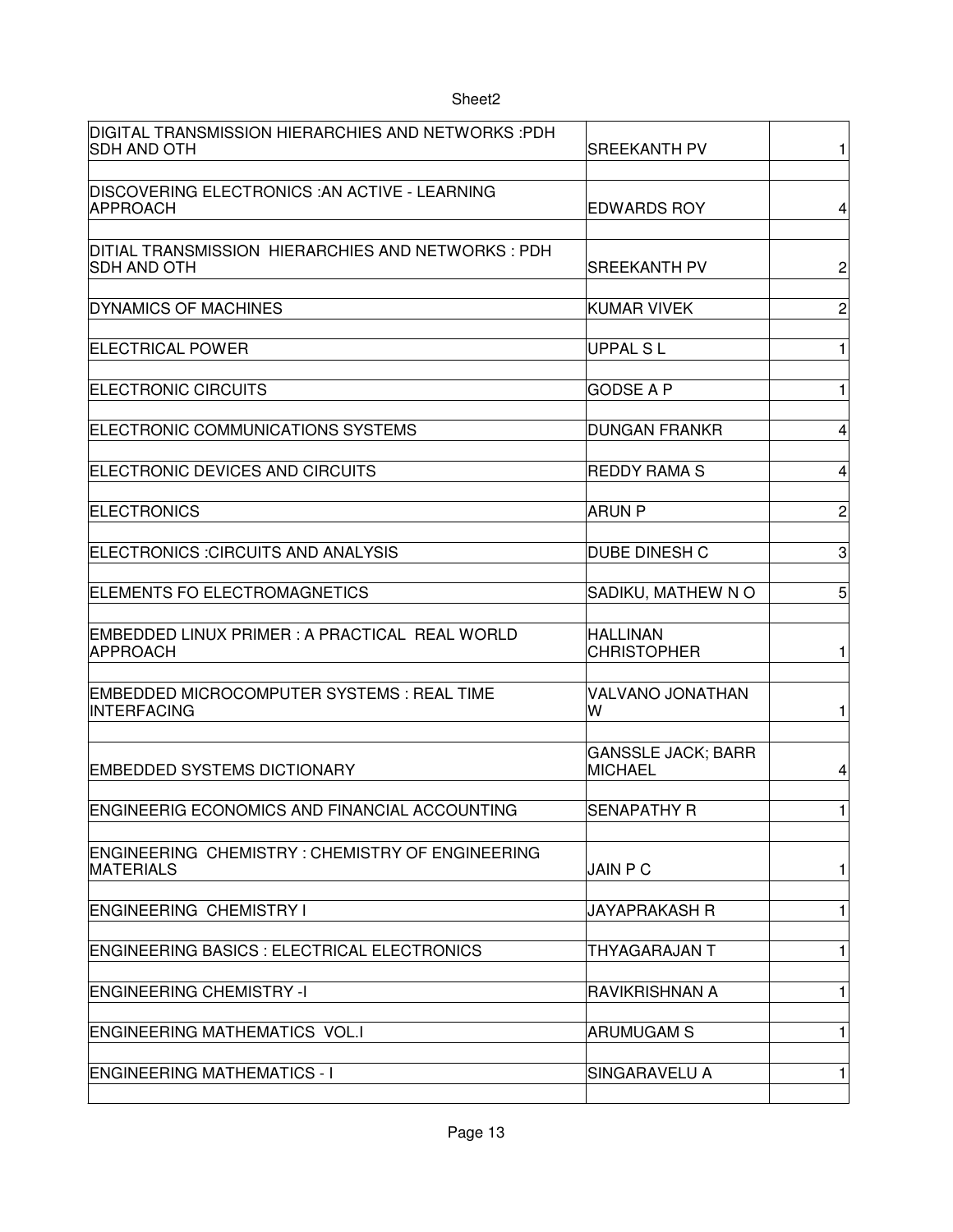| <b>ENGINEERING MECHANICS</b>                                                                 | <b>HARBOLA MANOJ K</b>                              | $\overline{c}$ |
|----------------------------------------------------------------------------------------------|-----------------------------------------------------|----------------|
|                                                                                              |                                                     |                |
|                                                                                              | <b>BORESI ARTHUR P;</b>                             |                |
| <b>ENGINEERING MECHANICS : STATICS &amp; DYNAMICS</b>                                        | <b>SCHMIDT RICHARD J</b>                            | 4              |
| <b>ENGLISH FOR ENGINEERING STUDENTS - I</b>                                                  | <b>BALASUBRAMANIAN M</b>                            | $\mathbf{1}$   |
|                                                                                              |                                                     |                |
|                                                                                              | LAKSHMINARAYANAN,                                   |                |
| ENGLISH FOR TECHNICAL COMMUNICATION                                                          | КR                                                  | 1              |
|                                                                                              |                                                     |                |
| ENVIRONMENTAL SCIENCE & ENGINEERING                                                          | RAVIKRISHNAN A                                      | $\mathbf{1}$   |
|                                                                                              |                                                     |                |
| ESSENTIALS OF ELECTRONIC CIRCUITRY: ANALYSIS AND                                             |                                                     |                |
| <b>DESIGN</b>                                                                                | SISTINO ALPHONSE J                                  | 4              |
|                                                                                              |                                                     |                |
| FAULT DETECTABILITY IN DWDM: TOWARD HIGHER SIGNAL<br><b>QUALITY &amp; SYSTEM RELIABILITY</b> | KARTALOPOULOS,<br>STAMATOS. V                       | 3              |
|                                                                                              |                                                     |                |
| FAULT DETECTABILITY IN DWDM:TOWARD HIGHER SIGNAL                                             | <b>KARATALOPOULS</b>                                |                |
| <b>QUALITY &amp; SYSTEM RELIABILITY</b>                                                      | <b>STAMATIOS V</b>                                  | $\mathbf{1}$   |
|                                                                                              |                                                     |                |
| <b>FOUNDATIONS OF ELECTRONICS</b>                                                            | <b>MEADE RUSSELL L</b>                              | 4              |
|                                                                                              |                                                     |                |
|                                                                                              | <b>BOUCHET OLIVIER;</b>                             |                |
|                                                                                              | <b>SIZUN HERVE:</b>                                 |                |
| <b>FREE-SPACE OPTICS:PROPAGATION AND COMMUNICATION</b>                                       | <b>BOISROBERT</b><br><b>CHRISTIAN</b>               | 4              |
|                                                                                              |                                                     |                |
|                                                                                              | TOHYAMA MIKIO;                                      |                |
| FUNDAMENTALS OF ACOUSTIC SIGNAL PROCESSING                                                   | KOIKE TSUNEHIKO                                     | 4              |
|                                                                                              |                                                     |                |
| FUNDAMENTALS OF COMPRESSIBLE FLUID DYNAMICS                                                  | <b>BALACHANDRAN P</b>                               | $\mathbf{1}$   |
|                                                                                              |                                                     |                |
| <b>FUNDAMENTALS OF MICROELECTRONICS</b>                                                      | RAZHAVI, BEHZAD                                     | 1              |
|                                                                                              |                                                     |                |
| <b>FUNDAMENTALS OF THERMODYNAMICS</b>                                                        | <b>BORGNAKKE CLAUS;</b><br><b>SONNTAG RICHARD E</b> | $\mathbf{1}$   |
|                                                                                              |                                                     |                |
| <b>GATE - 2005 COMPUTER SCIENCE</b>                                                          | <b>MITTAL RAKESH</b>                                | 1              |
|                                                                                              |                                                     |                |
| GUIDE TO TELECOMMUNICATIONS TECHNOLOGY                                                       | <b>DEAN TAMARA</b>                                  | 4              |
|                                                                                              |                                                     |                |
| HEAT TRANSFER                                                                                | MILLS AF; GANESAN V                                 | 1              |
|                                                                                              |                                                     |                |
| HOE TO PREPARE FOR THE GRE                                                                   | <b>BARRONS</b>                                      | 1              |
|                                                                                              |                                                     |                |
| HOW TO PREPARE FOR THE GRE ; GRADUATE RECORD<br><b>EXAMINATION</b>                           | <b>GREEN SHARON</b><br>WEINER                       | 1              |
|                                                                                              |                                                     |                |
|                                                                                              |                                                     |                |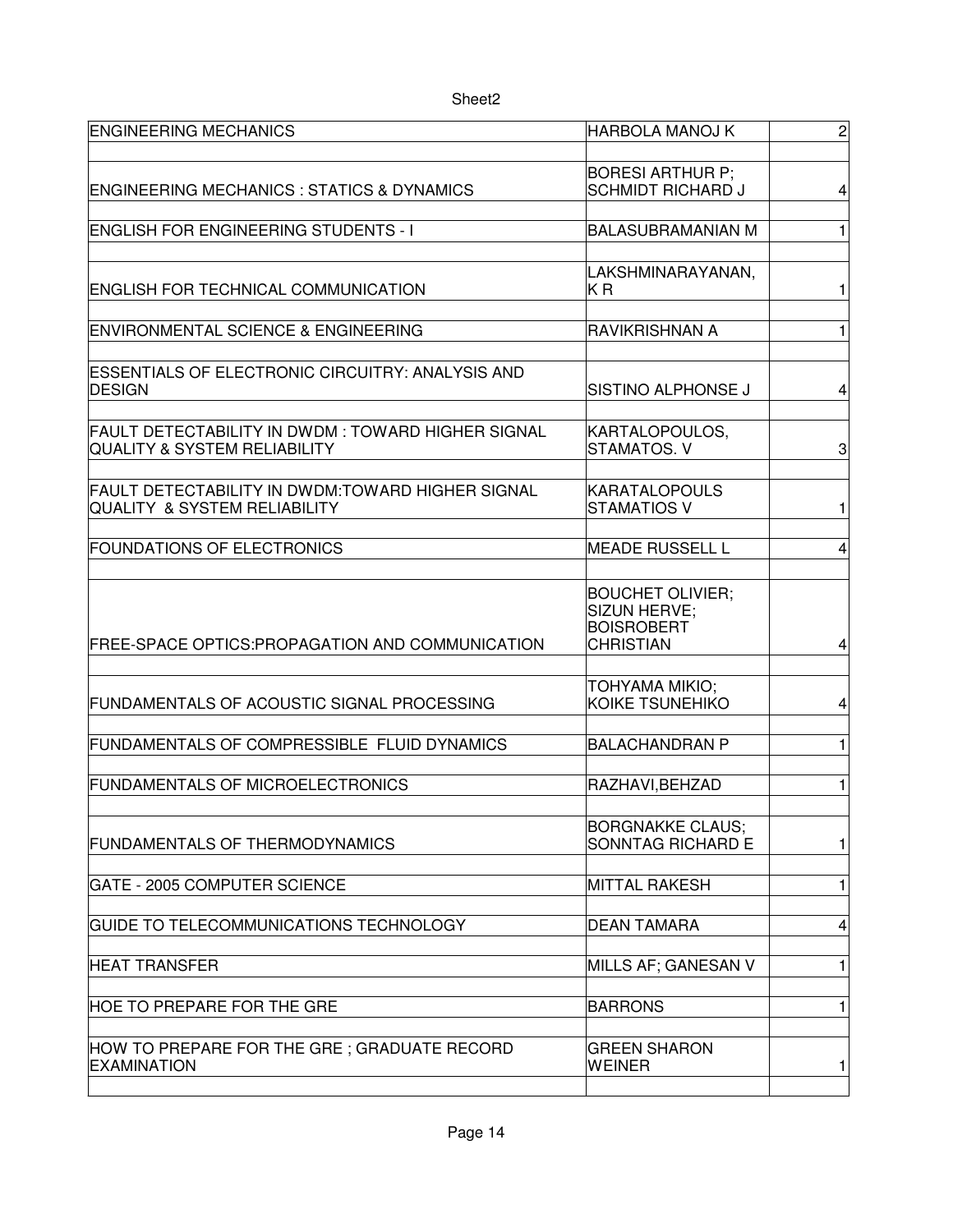| HOW TO WIN FRIENDS & INFLUENCE PEOPLE                                      | CARNEGIE, DALE                                          | $\mathbf{1}$ |
|----------------------------------------------------------------------------|---------------------------------------------------------|--------------|
| <b>IBM MAINFRAME HANDBOOK</b>                                              | <b>LEON ALEXIS</b>                                      | 1            |
| INSTRUMENTATION AND PROCESS CONTROL                                        | PRASAD JANARDAN;<br>JAYASWAL MN; PRIYE<br><b>VISHNU</b> | 1            |
| <b>INTERACTIVE ENGINEERING GRAPHICS</b>                                    | <b>GODSE A P</b>                                        | 1            |
| INTERNETWORKING WITH TCP/IP VOL II DESIGN,<br>IMPLEMENTATION, AND INTERNAL | <b>COMER DOUGLAS E</b>                                  | 1            |
| <b>INTRODUCTION TO COMPUTERS</b>                                           | <b>LEON ALEXIS</b>                                      | 1            |
| INTRODUCTION TO VLSI CIRCUITS AND SYSTEMS                                  | UYEMURA JOHN P                                          | 1            |
| JAVA : LAB EXERCISES & SOLUTIONS                                           | <b>SSI PRESS</b>                                        | 1            |
| <b>JAVA HAND BOOK</b>                                                      | <b>SSI PRESS</b>                                        | 1            |
| LABORATORY MANUAL FOR CIVIL ENGINEERING                                    | <b>MOONDRA H.S; GUPTA</b><br>RAJIV                      | 2            |
| LOW POWER DESIGN METHODOLOGIES                                             | RABAEY JAN M;<br>PEDRAM MASSOUD                         | 3            |
| MA1253 PROBABILITY                                                         | Nil                                                     | 1            |
| MAINTENANCE AND SPARE PARTS MANAGEMENT                                     | <b>GOPALAKRISHNAN P:</b><br><b>BANERJI AK</b>           | 4            |
| MANAGEMENT ACCOUNTING : MODULE - II                                        | <b>INAMDAR SATISH</b>                                   | 1            |
| MANAGERIAL ECONOMICS                                                       | <b>SANKARAN S</b>                                       | 1            |
| <b>MANAGERIAL ECONOMICS</b>                                                | SANKARARANARAYANA<br>N KC                               | 1            |
| MECHANICAL EXPERIMENTS AND WORKSHOP PRACTICE                               | <b>SAWHNEY GS</b>                                       | 1            |
| MECHATRONICS : INTEGRATED TECHNOLOGIES FOR<br><b>INTELLIGENT MACHINES</b>  | SMAILI A; MRAD F                                        | 1            |
| MICROSOFT SQL SERVER 7; Administrators guide                               | TALMAGE, RONALD                                         | 1            |
| MOBILE SATELLITE COMMUNICATION NETWORKS                                    | SHERIFF RAY E; HU<br><b>FUNY</b>                        | 4            |